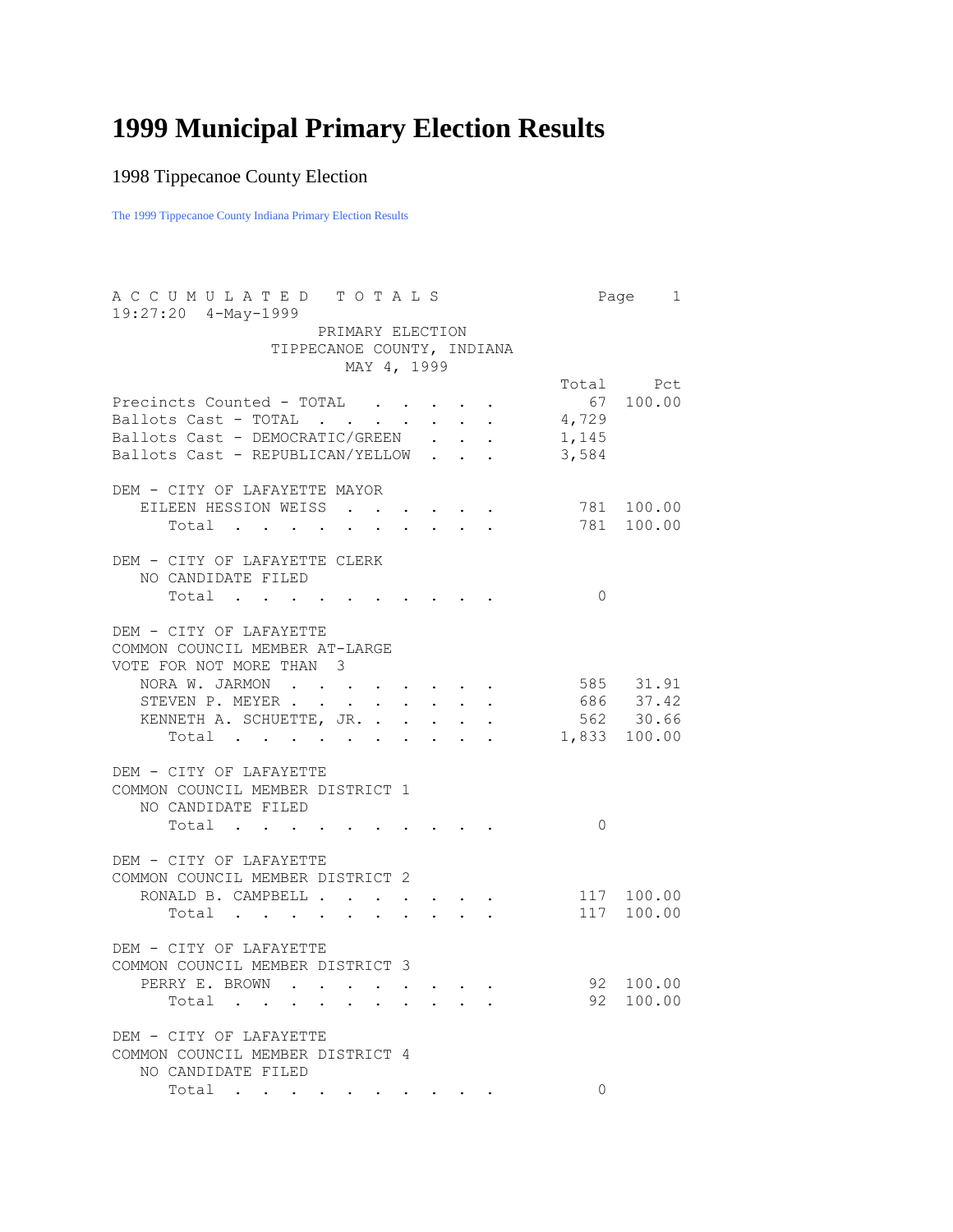| DEM - CITY OF LAFAYETTE             |  |  |  |     |        |
|-------------------------------------|--|--|--|-----|--------|
| COUNCIL MEMBER DISTRICT 5<br>COMMON |  |  |  |     |        |
| JEAN ANNESSI<br>$\overline{a}$      |  |  |  | 107 | 100.00 |
| Total                               |  |  |  | 107 | 100.00 |
|                                     |  |  |  |     |        |
| DEM - CITY OF LAFAYETTE             |  |  |  |     |        |
| COMMON COUNCIL MEMBER DISTRICT 6    |  |  |  |     |        |
| TONY M. ROSWARSKI                   |  |  |  | 237 | 100.00 |
| Total                               |  |  |  | 237 | 100.00 |
|                                     |  |  |  |     |        |
| DEM - CITY OF WEST LAFAYETTE MAYOR  |  |  |  |     |        |
| SONYA L. MARGERUM                   |  |  |  | 293 | 100.00 |
| Total                               |  |  |  | 293 | 100.00 |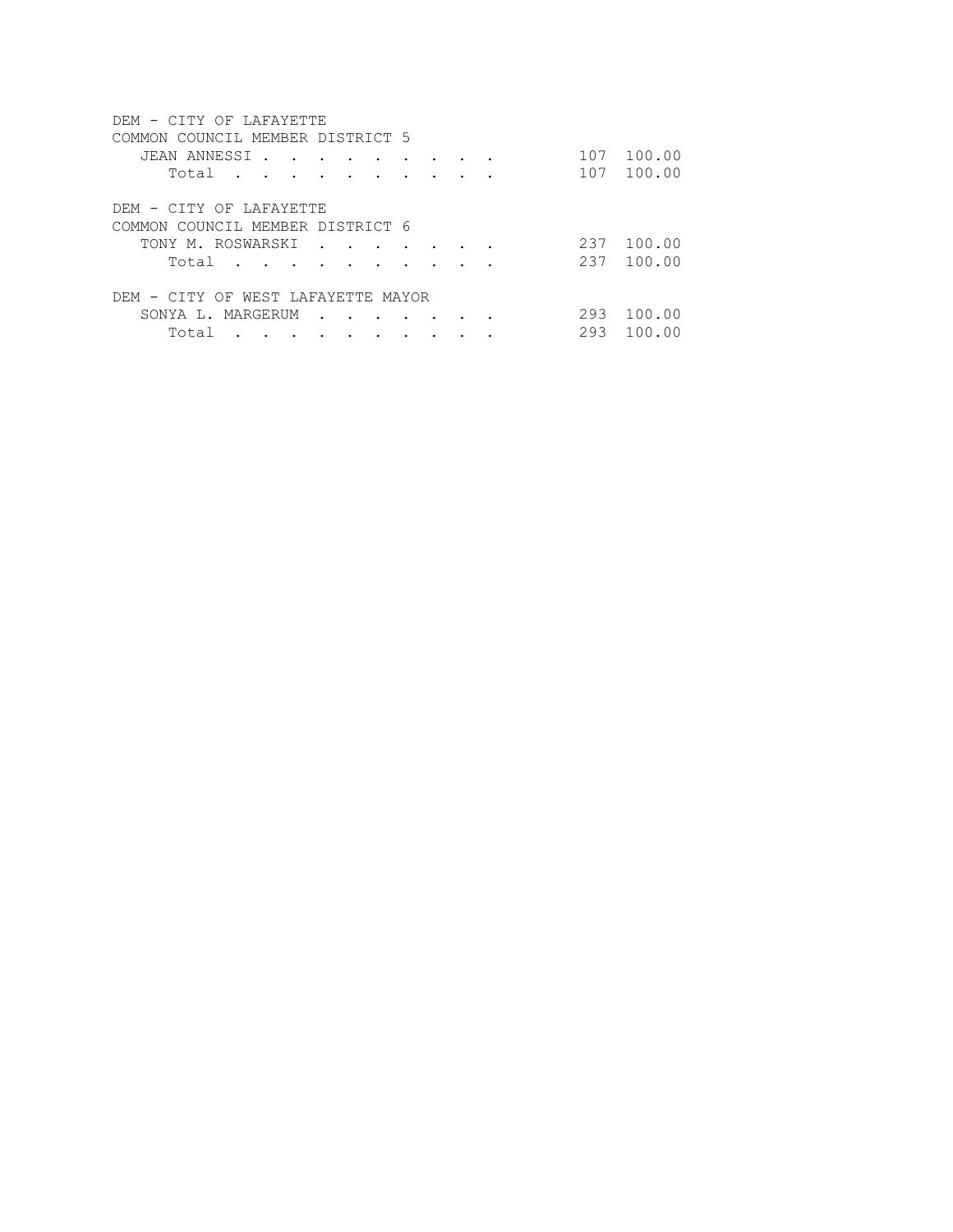| 19:27:20 4-May-1999<br>PRIMARY ELECTION<br>TIPPECANOE COUNTY, INDIANA<br>MAY 4, 1999<br>Total Pct<br>DEM - CITY OF WEST LAFAYETTE CLERK-TREASURER<br>NO CANDIDATE FILED<br>$\Omega$<br>Total<br>. The contribution of the contribution of the contribution $\mathcal{L}_\mathcal{A}$<br>DEM - CITY OF WEST LAFAYETTE JUDGE OF THE CITY COURT<br>NO CANDIDATE FILED<br>Total<br>$\Omega$<br>. The contribution of the contribution of the contribution $\mathcal{L}_\mathcal{A}$<br>DEM - CITY OF WEST LAFAYETTE<br>CITY COUNCIL MEMBER AT-LARGE<br>VOTE FOR NOT MORE THAN 2<br>280 100.00<br>ARNI COHEN<br><b>Contract Contract Contract</b><br>280 100.00<br>Total<br>$\sim$ $\sim$<br>DEM - CITY OF WEST LAFAYETTE<br>CITY COUNCIL MEMBER DISTRICT 1<br>8 100.00<br>BRAD C. WINDLER<br>the contract of the contract of the contract of the contract of the contract of the contract of the contract of<br>100.00<br>8<br>Total .<br>$\sim$<br>$\sim$ $\sim$ $\sim$<br>DEM - CITY OF WEST LAFAYETTE<br>CITY COUNCIL MEMBER DISTRICT 2<br>45 100.00<br>JAN H. MILLS<br>45<br>100.00<br>Total<br>$\mathbf{r}$ , $\mathbf{r}$ , $\mathbf{r}$<br>$\ddot{\phantom{0}}$<br>DEM - CITY OF WEST LAFAYETTE<br>CITY COUNCIL MEMBER DISTRICT 3 |
|--------------------------------------------------------------------------------------------------------------------------------------------------------------------------------------------------------------------------------------------------------------------------------------------------------------------------------------------------------------------------------------------------------------------------------------------------------------------------------------------------------------------------------------------------------------------------------------------------------------------------------------------------------------------------------------------------------------------------------------------------------------------------------------------------------------------------------------------------------------------------------------------------------------------------------------------------------------------------------------------------------------------------------------------------------------------------------------------------------------------------------------------------------------------------------------------------------------------------------------|
|                                                                                                                                                                                                                                                                                                                                                                                                                                                                                                                                                                                                                                                                                                                                                                                                                                                                                                                                                                                                                                                                                                                                                                                                                                      |
|                                                                                                                                                                                                                                                                                                                                                                                                                                                                                                                                                                                                                                                                                                                                                                                                                                                                                                                                                                                                                                                                                                                                                                                                                                      |
|                                                                                                                                                                                                                                                                                                                                                                                                                                                                                                                                                                                                                                                                                                                                                                                                                                                                                                                                                                                                                                                                                                                                                                                                                                      |
|                                                                                                                                                                                                                                                                                                                                                                                                                                                                                                                                                                                                                                                                                                                                                                                                                                                                                                                                                                                                                                                                                                                                                                                                                                      |
|                                                                                                                                                                                                                                                                                                                                                                                                                                                                                                                                                                                                                                                                                                                                                                                                                                                                                                                                                                                                                                                                                                                                                                                                                                      |
|                                                                                                                                                                                                                                                                                                                                                                                                                                                                                                                                                                                                                                                                                                                                                                                                                                                                                                                                                                                                                                                                                                                                                                                                                                      |
|                                                                                                                                                                                                                                                                                                                                                                                                                                                                                                                                                                                                                                                                                                                                                                                                                                                                                                                                                                                                                                                                                                                                                                                                                                      |
|                                                                                                                                                                                                                                                                                                                                                                                                                                                                                                                                                                                                                                                                                                                                                                                                                                                                                                                                                                                                                                                                                                                                                                                                                                      |
|                                                                                                                                                                                                                                                                                                                                                                                                                                                                                                                                                                                                                                                                                                                                                                                                                                                                                                                                                                                                                                                                                                                                                                                                                                      |
|                                                                                                                                                                                                                                                                                                                                                                                                                                                                                                                                                                                                                                                                                                                                                                                                                                                                                                                                                                                                                                                                                                                                                                                                                                      |
|                                                                                                                                                                                                                                                                                                                                                                                                                                                                                                                                                                                                                                                                                                                                                                                                                                                                                                                                                                                                                                                                                                                                                                                                                                      |
|                                                                                                                                                                                                                                                                                                                                                                                                                                                                                                                                                                                                                                                                                                                                                                                                                                                                                                                                                                                                                                                                                                                                                                                                                                      |
| 45 100.00<br>PATTI O'CALLAGHAN<br>$\mathcal{A}(\mathcal{A})$ , and $\mathcal{A}(\mathcal{A})$ , and $\mathcal{A}(\mathcal{A})$ , and                                                                                                                                                                                                                                                                                                                                                                                                                                                                                                                                                                                                                                                                                                                                                                                                                                                                                                                                                                                                                                                                                                 |
| 45<br>100.00<br>Total                                                                                                                                                                                                                                                                                                                                                                                                                                                                                                                                                                                                                                                                                                                                                                                                                                                                                                                                                                                                                                                                                                                                                                                                                |
| DEM - CITY OF WEST LAFAYETTE<br>CITY COUNCIL MEMBER DISTRICT 4<br>NO CANDIDATE FILED                                                                                                                                                                                                                                                                                                                                                                                                                                                                                                                                                                                                                                                                                                                                                                                                                                                                                                                                                                                                                                                                                                                                                 |
| $\Omega$<br>Total                                                                                                                                                                                                                                                                                                                                                                                                                                                                                                                                                                                                                                                                                                                                                                                                                                                                                                                                                                                                                                                                                                                                                                                                                    |
| DEM - CITY OF WEST LAFAYETTE<br>CITY COUNCIL MEMBER DISTRICT 5                                                                                                                                                                                                                                                                                                                                                                                                                                                                                                                                                                                                                                                                                                                                                                                                                                                                                                                                                                                                                                                                                                                                                                       |
| MONIE KRUEGER (COMPARENT (COMPARENT (COMPARENT )<br>91 100.00<br>91<br>100.00<br>Total<br>$\mathcal{L}(\mathbf{A})$ and $\mathcal{L}(\mathbf{A})$ and $\mathcal{L}(\mathbf{A})$<br>$\sim 10^{-10}$                                                                                                                                                                                                                                                                                                                                                                                                                                                                                                                                                                                                                                                                                                                                                                                                                                                                                                                                                                                                                                   |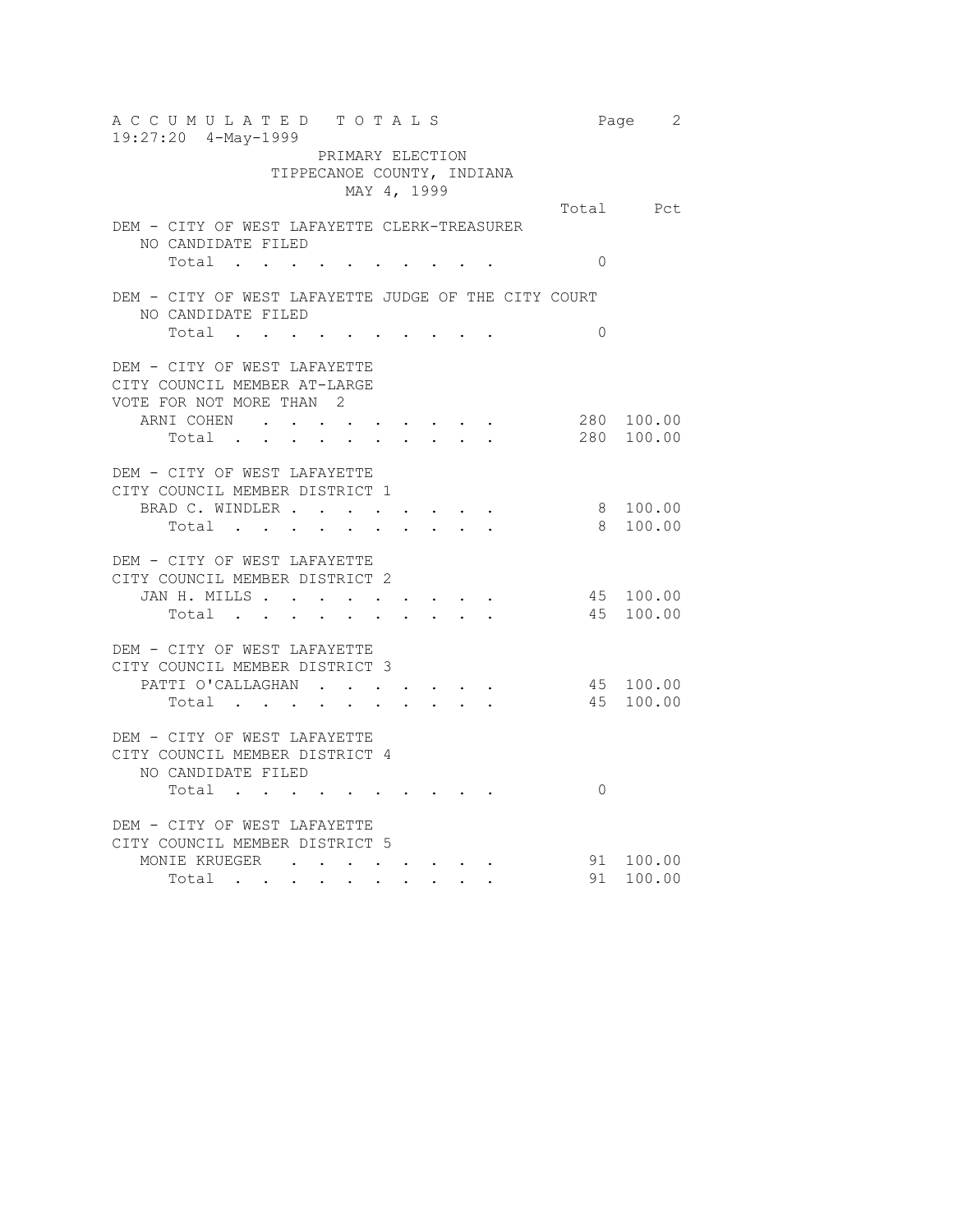| A C C U M U L A T E D T O T A L S                                                                                                                                                                                                                                                                                                                                                                                                                            |  |  |       | Page 3                                    |
|--------------------------------------------------------------------------------------------------------------------------------------------------------------------------------------------------------------------------------------------------------------------------------------------------------------------------------------------------------------------------------------------------------------------------------------------------------------|--|--|-------|-------------------------------------------|
| 19:27:20 4-May-1999<br>PRIMARY ELECTION                                                                                                                                                                                                                                                                                                                                                                                                                      |  |  |       |                                           |
| TIPPECANOE COUNTY, INDIANA                                                                                                                                                                                                                                                                                                                                                                                                                                   |  |  |       |                                           |
| MAY 4, 1999                                                                                                                                                                                                                                                                                                                                                                                                                                                  |  |  |       |                                           |
|                                                                                                                                                                                                                                                                                                                                                                                                                                                              |  |  |       | Total Pct                                 |
| REP - CITY OF LAFAYETTE MAYOR                                                                                                                                                                                                                                                                                                                                                                                                                                |  |  |       |                                           |
| DAVE HEATH                                                                                                                                                                                                                                                                                                                                                                                                                                                   |  |  |       | 1,609 100.00                              |
| Total .<br>$\mathbf{r} = \mathbf{r} + \mathbf{r} + \mathbf{r} + \mathbf{r} + \mathbf{r} + \mathbf{r} + \mathbf{r} + \mathbf{r} + \mathbf{r} + \mathbf{r} + \mathbf{r} + \mathbf{r} + \mathbf{r} + \mathbf{r} + \mathbf{r} + \mathbf{r} + \mathbf{r} + \mathbf{r} + \mathbf{r} + \mathbf{r} + \mathbf{r} + \mathbf{r} + \mathbf{r} + \mathbf{r} + \mathbf{r} + \mathbf{r} + \mathbf{r} + \mathbf{r} + \mathbf{r} + \mathbf{r} + \mathbf$                      |  |  |       | 1,609 100.00                              |
|                                                                                                                                                                                                                                                                                                                                                                                                                                                              |  |  |       |                                           |
| REP - CITY OF LAFAYETTE CLERK                                                                                                                                                                                                                                                                                                                                                                                                                                |  |  |       |                                           |
| LISA DECKER                                                                                                                                                                                                                                                                                                                                                                                                                                                  |  |  |       | 1,571 100.00                              |
| Total                                                                                                                                                                                                                                                                                                                                                                                                                                                        |  |  |       | 1,571 100.00                              |
|                                                                                                                                                                                                                                                                                                                                                                                                                                                              |  |  |       |                                           |
| REP - CITY OF LAFAYETTE<br>COMMON COUNCIL MEMBER AT-LARGE                                                                                                                                                                                                                                                                                                                                                                                                    |  |  |       |                                           |
| VOTE FOR NOT MORE THAN 3                                                                                                                                                                                                                                                                                                                                                                                                                                     |  |  |       |                                           |
| STUART R. BOEHNING                                                                                                                                                                                                                                                                                                                                                                                                                                           |  |  |       |                                           |
| STEVE KLINK                                                                                                                                                                                                                                                                                                                                                                                                                                                  |  |  |       |                                           |
| LINDA PHILLIPS                                                                                                                                                                                                                                                                                                                                                                                                                                               |  |  |       | 1,402 32.82<br>1,471 34.43<br>1,399 32.75 |
| VE KLINK<br>IDA PHILLIPS<br>Total                                                                                                                                                                                                                                                                                                                                                                                                                            |  |  |       | 4,272 100.00                              |
|                                                                                                                                                                                                                                                                                                                                                                                                                                                              |  |  |       |                                           |
| REP - CITY OF LAFAYETTE                                                                                                                                                                                                                                                                                                                                                                                                                                      |  |  |       |                                           |
| COMMON COUNCIL MEMBER DISTRICT 1                                                                                                                                                                                                                                                                                                                                                                                                                             |  |  |       |                                           |
| DENNIS D. PROBASCO                                                                                                                                                                                                                                                                                                                                                                                                                                           |  |  |       | 284 100.00                                |
| Total                                                                                                                                                                                                                                                                                                                                                                                                                                                        |  |  |       | 284 100.00                                |
|                                                                                                                                                                                                                                                                                                                                                                                                                                                              |  |  |       |                                           |
| REP - CITY OF LAFAYETTE<br>COMMON COUNCIL MEMBER DISTRICT 2                                                                                                                                                                                                                                                                                                                                                                                                  |  |  |       |                                           |
| NO CANDIDATE FILED                                                                                                                                                                                                                                                                                                                                                                                                                                           |  |  |       |                                           |
| Total                                                                                                                                                                                                                                                                                                                                                                                                                                                        |  |  | 0     |                                           |
|                                                                                                                                                                                                                                                                                                                                                                                                                                                              |  |  |       |                                           |
| REP - CITY OF LAFAYETTE                                                                                                                                                                                                                                                                                                                                                                                                                                      |  |  |       |                                           |
| COMMON COUNCIL MEMBER DISTRICT 3                                                                                                                                                                                                                                                                                                                                                                                                                             |  |  |       |                                           |
| JAN E. PAYNE<br>$\mathbf{r} = \mathbf{r} + \mathbf{r}$ , where $\mathbf{r} = \mathbf{r} + \mathbf{r}$ , where $\mathbf{r} = \mathbf{r}$                                                                                                                                                                                                                                                                                                                      |  |  |       | 122 45.69                                 |
| DAVID EDWARD REAP.<br>$\sigma_{\rm{eff}}$ , $\sigma_{\rm{eff}}$ , $\sigma_{\rm{eff}}$                                                                                                                                                                                                                                                                                                                                                                        |  |  |       | 145 54.31<br>267 100.00                   |
| $\label{eq:2.1} \frac{1}{2} \left( \frac{1}{2} \left( \frac{1}{2} \left( \frac{1}{2} \left( \frac{1}{2} \left( \frac{1}{2} \left( \frac{1}{2} \left( \frac{1}{2} \right) \right) - \frac{1}{2} \left( \frac{1}{2} \left( \frac{1}{2} \right) \right) \right) \right) \right) - \frac{1}{2} \right) \left( \frac{1}{2} \left( \frac{1}{2} \left( \frac{1}{2} \left( \frac{1}{2} \left( \frac{1}{2} \left( \frac{1}{2} \right) \right) - \frac{1}{2}$<br>Total |  |  |       |                                           |
|                                                                                                                                                                                                                                                                                                                                                                                                                                                              |  |  |       |                                           |
| REP - CITY OF LAFAYETTE                                                                                                                                                                                                                                                                                                                                                                                                                                      |  |  |       |                                           |
| COMMON COUNCIL MEMBER DISTRICT 4                                                                                                                                                                                                                                                                                                                                                                                                                             |  |  |       | 259 100.00                                |
| JACK D. RHODA                                                                                                                                                                                                                                                                                                                                                                                                                                                |  |  |       | 259 100.00                                |
| Total                                                                                                                                                                                                                                                                                                                                                                                                                                                        |  |  |       |                                           |
| REP - CITY OF LAFAYETTE                                                                                                                                                                                                                                                                                                                                                                                                                                      |  |  |       |                                           |
| COMMON COUNCIL MEMBER DISTRICT 5                                                                                                                                                                                                                                                                                                                                                                                                                             |  |  |       |                                           |
| NORBERT A. FISHER                                                                                                                                                                                                                                                                                                                                                                                                                                            |  |  |       | 310 100.00                                |
| Total<br>$\mathbf{L}^{\text{max}}$<br>$\mathbf{r}$                                                                                                                                                                                                                                                                                                                                                                                                           |  |  |       | 310 100.00                                |
|                                                                                                                                                                                                                                                                                                                                                                                                                                                              |  |  |       |                                           |
| REP - CITY OF LAFAYETTE                                                                                                                                                                                                                                                                                                                                                                                                                                      |  |  |       |                                           |
| COMMON COUNCIL MEMBER DISTRICT 6                                                                                                                                                                                                                                                                                                                                                                                                                             |  |  |       |                                           |
| WILLIAM (WICK) DIXON<br>$\mathcal{A}(\mathcal{A})$ . The contribution of the contribution of $\mathcal{A}(\mathcal{A})$                                                                                                                                                                                                                                                                                                                                      |  |  |       | 109 31.59                                 |
| MICHAEL D. SMITH                                                                                                                                                                                                                                                                                                                                                                                                                                             |  |  |       | 236 68.41                                 |
| Total                                                                                                                                                                                                                                                                                                                                                                                                                                                        |  |  |       | 345 100.00                                |
| REP - CITY OF WEST LAFAYETTE MAYOR                                                                                                                                                                                                                                                                                                                                                                                                                           |  |  |       |                                           |
| RICHARD E. BOSSUNG                                                                                                                                                                                                                                                                                                                                                                                                                                           |  |  |       | 670 39.41                                 |
| NOLA J. GENTRY                                                                                                                                                                                                                                                                                                                                                                                                                                               |  |  | 1,030 | 60.59                                     |
|                                                                                                                                                                                                                                                                                                                                                                                                                                                              |  |  |       |                                           |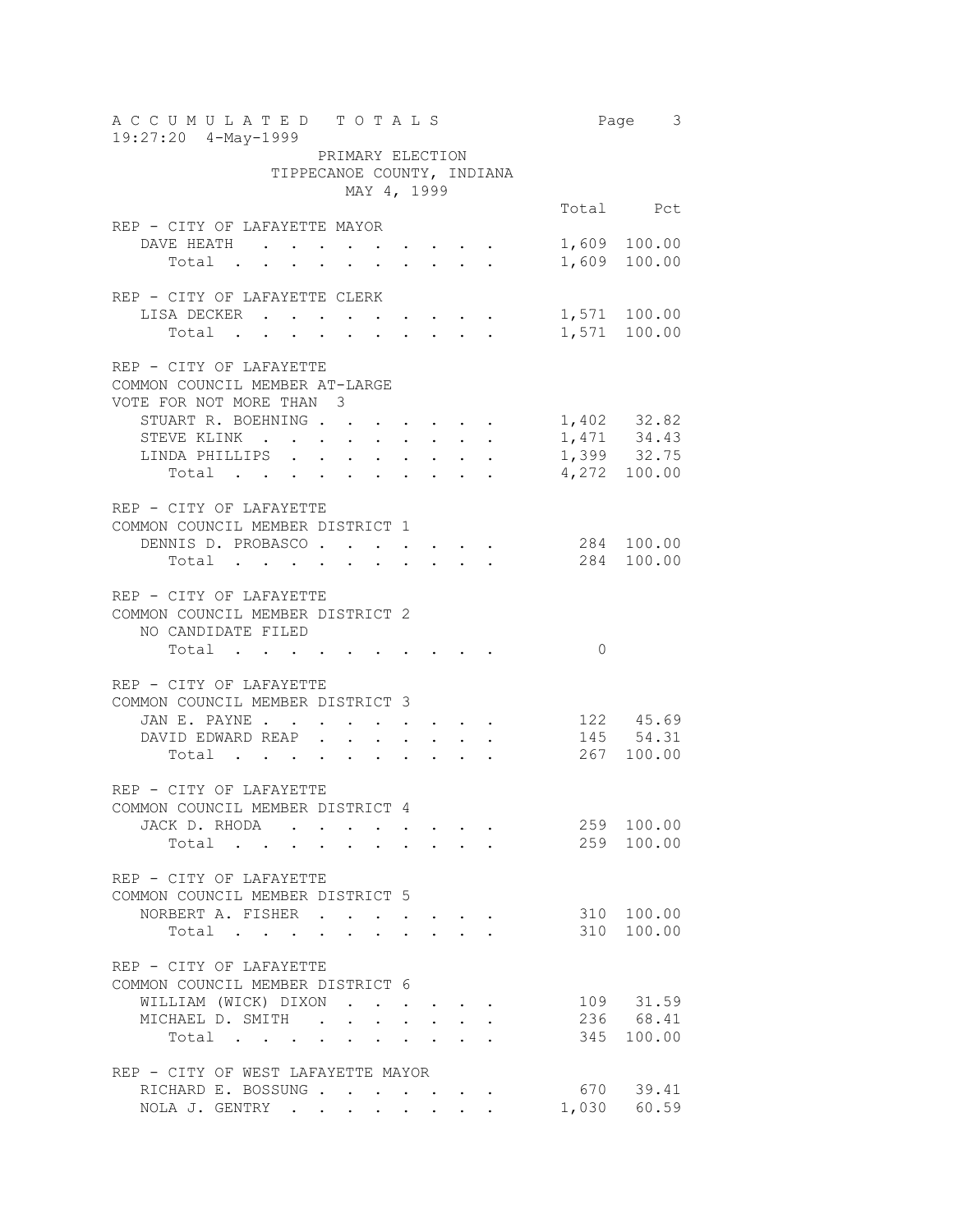Total . . . . . . . . . 1,700 100.00